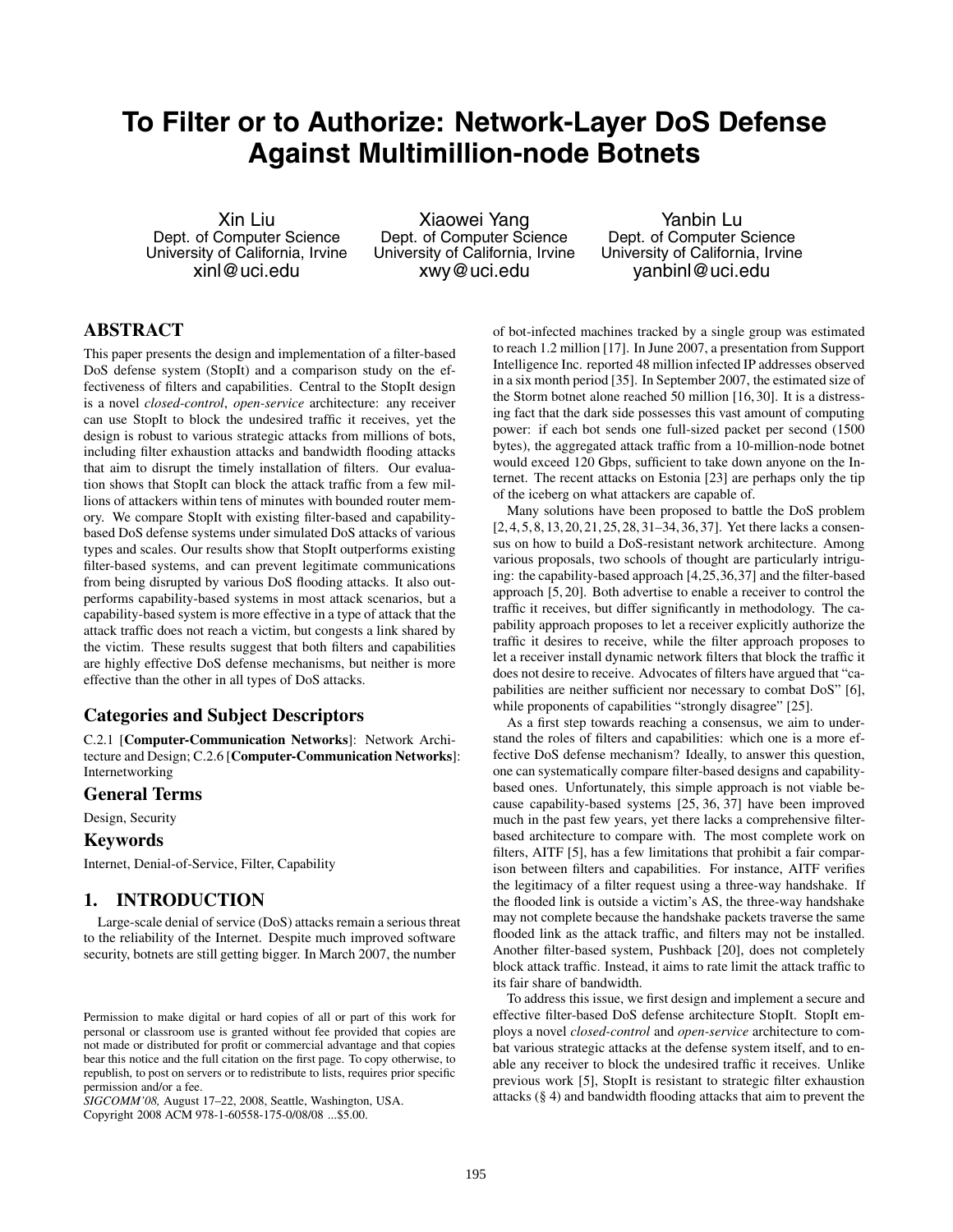timely installation of filters. We implement the StopIt design on Linux using Click [14] and evaluate it on Deterlab [9]. Our experiments suggest that StopIt enables a receiver to block the undesired traffic from a few millions of attackers in tens of minutes; routers with 256K hardware filters and less than 200MB DRAM can block the attack traffic from misbehaving hosts without inflicting damage to legitimate traffic.

The StopIt design demonstrates the feasibility of a filter-based approach and enables a systematic comparison between filters and capabilities. We compare StopIt with two well-known capabilitybased systems (TVA [37] and Portcullis [25]) together with previous filter-based designs (AITF [5] and Pushback [20]) using ns-2 simulations. We simulate how different systems perform under various DoS attacks. The simulation results show that StopIt outperforms AITF and Pushback in all types of attacks in terms of protecting legitimate communications from being disrupted. This is because it is designed to be resistant to strategic attacks, and filters can still be installed under those attacks, while other systems either fail to install filters or do not entirely block attack traffic. However, StopIt does not always outperform a capability-based system. In the case that the attack traffic does not reach a victim, but congests a link shared by the victim, for instance, if the attack traffic reaches a non-upgraded receiver, or the TTLs of the attack traffic expire before it reaches the victim, filters are not installed and a capability-based system outperforms StopIt. This is because capabilities robustly enable a destination to control the bulk of a link's bandwidth even if the attack traffic does not reach it.

These results suggest that both filters and capabilities are viable choices to build a DoS-resistant network architecture, although neither is more effective than the other in all types of attacks. A DoS-resistant network architecture is likely to incorporate multiple mechanisms. We suspect that the combination of StopIt and capabilities would be the most effective solution, but it may be too expensive in terms of deployment cost. On the other hand, the combination of source address authentication, per-AS bandwidth fairness, capabilities, and moderate bandwidth provision would be the most cost-effective solution due to the robustness of capabilities and the relative simplicity of a capability-based design. It is our future work to validate these hypotheses.

The rest of the paper is organized as follows. § 2 defines the design space of StopIt. We provide the design, implementation and evaluation of the StopIt architecture in  $\S$  3 –  $\S$  7. We compare the StopIt architecture with other DoS defense systems in § 8. § 9 discusses related work, and we conclude in § 10.

# **2. DESIGN SPACE**

Before we dive into the design details of the StopIt architecture, we describe the threat model the design aims to combat, the assumptions we make, and the design goals.

## **2.1 Threat Model**

The key threat we are concerned with is the network resource exhaustion attacks, in which compromised machines send packet floods to exhaust shared network resources such as link bandwidth and routers' memory or CPU.

We assume both routers and hosts can be compromised, but useradministered hosts are more likely to be compromised than operatoradministered routers and servers. Our design places more trust in routers and servers managed by the network than end systems. We also assume that an Autonomous System (AS) is a fate sharing and trust unit. If one component in an AS (e.g., a router) is compromised, we consider the AS as compromised. A compromised host can inject arbitrary traffic into the network. A compromised AS

can not only inject traffic, but also eavesdrop, modify, or discard the traffic that it forwards. A compromised AS that is on the forwarding path from a source to a destination is referred to as an on-path attacker or otherwise an off-path attacker.

While we cannot foresee all types of DoS flooding attacks, we focus on two general ones:

**Destination Flooding Attacks:** Attackers send traffic floods to a destination in order to disrupt the destination's communications.

**Link Flooding Attacks:** This type of attack aims to congest a link and disrupt the legitimate communications that share the link. The destinations of the attack traffic will not attempt to stop the attack traffic. This could happen in many scenarios such as: 1) the attack traffic is diffused among a large set of destinations, each receiving only a small amount that is not worth blocking; 2) the attack traffic's TTLs expire before it reaches the destinations; 3) no hosts are residing at the destination addresses; 4) the destinations have not deployed a DoS defense system; 5) or the destinations are compromised machines that coordinate the attacks.

# **2.2 Assumptions**

We make a few assumptions about other design modules and the underlying network conditions on which this work may depend. These assumptions allow us to limit the scope of this work, but nonetheless we make the StopIt design fail-safe: even if some assumptions do not hold, the damage is limited locally to where they fail, not globally.

- **Securable Intra-AS Communications:** We assume that communications within an AS can be made secure if the AS desires to do so. In particular, an AS may prevent source address spoofing within its network using any anti-spoofing method such as ingress filtering [11] or link-layer security protocols [1]. It can ensure the integrity of communications between the routers or servers under its administration.
- **Attack Traffic Classification:** We assume that it is possible for an end system to detect and classify DoS flooding traffic, although it is not guaranteed. We believe this is not an overoptimistic assumption, because there is evidence that intrusion detection works to some extent, and reverse Turing tests such as CAPTCHA can distinguish bots from human users. Even under a more pessimistic assumption that attack traffic may become absolutely indistinguishable, a defense system that can stop distinguishable attack traffic still raises the bar to launch successful attacks. Therefore, we think it is worthwhile to explore this design point.
- **The Battle Ground**: Defense and attack is an arms race. We cannot predict accurately the growth of botnets, or the growth of network resources and technology advancement. Therefore, we choose to hypothesize the power on each side based on the current best estimate. We assume that a DoS attack may involve multi-million compromised machines; attackers may compromise a significant fraction of ASes, but not the majority of the Internet. We also assume that routers and hosts have bounded bandwidth, memory, and computation power. If those assumptions do not hold in the future, it requires future work to adapt the design to a different battle field.
- **Upgradable Components:** We assume that both router and host software can be upgraded, but we do not assume special (e.g., tamper-proof) hardware upgrade. Some may consider this assumption is unrealistic, but we prefer to work out an architectural design with this underlying assumption, because if deployed, an architectural solution has the advantage of protecting everyone.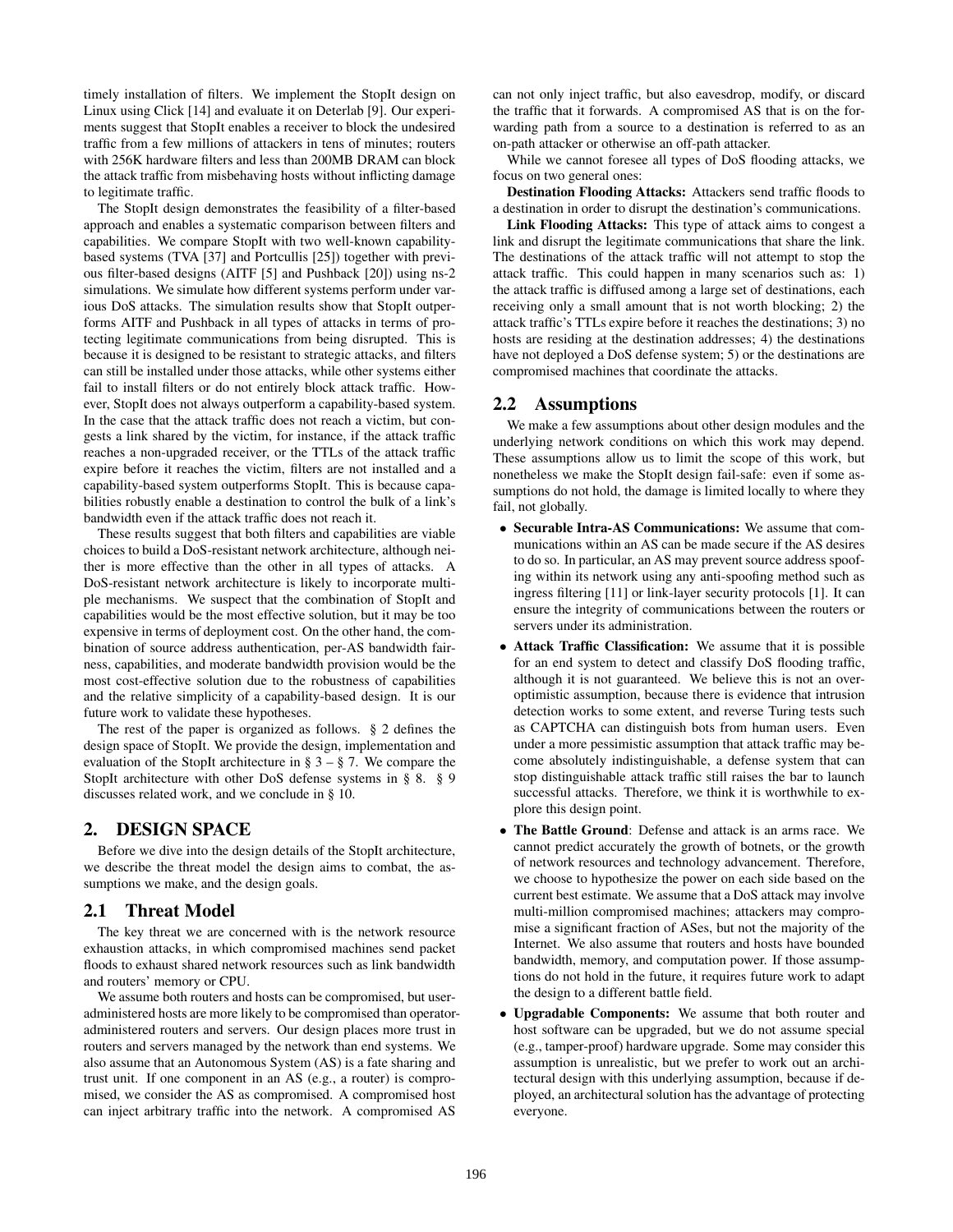- **Feasible:** The design should be efficient such that it can be implemented on high-speed routers within the reach of the present or foreseeable future technology. For this reason, we constrain the StopIt design not to involve public key cryptography operations at packet forwarding time for their high processing cost. We also avoid per-flow state in the network.
- **Dependable Routing:** We assume that the BGP routing system can be made to correctly forward packets towards their destinations. While presently prefix hijacking attacks do occur, we consider it a separate problem from DoS attacks.

# **2.3 Goals**

Under the above assumptions, we aim to achieve the following design goals:

- **Effective (§ 3):** If a receiver can detect attack traffic, the StopIt architecture should enable it to stop the traffic without inflicting damage on other legitimate hosts using network filters.
- **Resistant to Strategic Attacks (§ 4)**: A main challenge in building a DoS defense system is to secure the defense system itself. Unavoidably, attackers will aim to defeat or abuse the defense system. We refer to such attacks as strategic attacks. We aim to make StopIt resistant to strategic attacks as well as Destination and Link Flooding Attacks. In § 4, we describe those attacks and mechanisms to combat them. Although we cannot claim or prove that we have considered all possible attacks, we have included as many as we can think of, and to the best of our knowledge, our list is much more complete than that considered by previous filter-based designs [5, 20].
- **Fail Safe (§ 5):** If filters fail to install, either due to the failure of attack detection or because some design assumptions do not hold, StopIt should limit the impact of the failure, and provide gracefully degraded service to legitimate communications. In addition, it should not make legitimate hosts worse off than without it, either in its failure or normal operation mode.
- **Incremental and Incentive-compatible Deployment (§ 6):** The StopIt design must enable incremental deployment, and provide immediate benefits to early adopters.

# **3. STOPIT OVERVIEW**

For clarity, we first describe the high-level StopIt architecture. This basic design is vulnerable to strategic attacks. In the next section, we describe those attacks and how to secure StopIt under those attacks. Figure 1 lists the notations used to describe the design. We will also define them when we first refer to them.

#### **3.1 Components**

Figure 2 depicts the StopIt architecture. A dashed circle represents an AS boundary. StopIt is designed as an infrastructure service (in analogy to DNS or email service). When a destination *H<sup>d</sup>* detects the attack traffic from a source  $H_s$ , it invokes the StopIt service to block the attack flow  $(H_s, H_d)$  for a desired period of time  $T_b$ . The StopIt design filters packets using the source and destination address fields, as such filters are available at wire speed. We discuss how to prevent source address spoofing in § 4.1.

Each AS has a StopIt server that handles filter requests. Interdomain filter requests can only be sent from one StopIt server to another. The StopIt server acts as an automated abuse contact. It is a logical module, and could be implemented on a router, or run on multiple machines for load balancing and fault tolerance.

A StopIt server needs to know other StopIt servers' addresses to send a filter request. The StopIt design uses BGP to publish StopIt

| <b>Symbol</b> | Meaning                                                        |
|---------------|----------------------------------------------------------------|
| $H_s$         | Source host                                                    |
| $H_d$         | Destination host                                               |
| $R_s$         | Access router of the source $H_s$                              |
| $\bar{R}_d$   | Access router of the destination $H_d$                         |
| $S_{s}$       | StopIt server at $H_s$ 's AS                                   |
| $S_d$         | StopIt server at $H_d$ 's AS                                   |
| $T_h$         | A filter's block period                                        |
| $T_{max}$     | The longest block period allowed by an AS                      |
| $T_{\it f}$   | The duration of a flow cache                                   |
| $N_f, T_i$    | Filter request limit in a duration to detect malicious sources |
| $N_{s}$       | Filter request limit to detect malicious ASes                  |
| $F_s$         | The maximum number of filters $R_s$ has                        |
| $N_a$         | The number of attacker-triggered filter replacements at $R_s$  |
| $N_u$         | The maximum number of unacknowledged filters                   |

**Figure 1: Notations used to describe the StopIt design. We use the same symbol that refers to an entity to refer to its IP address.**



**Figure 2: This figure shows the StopIt architecture, and how a destination**  $H_d$  **installs a filter to block the attack flow**  $(H_s, H_d)$  from a **source** *Hs***. The dashed circle represents an AS boundary. Each AS has a StopIt server that sends and receives StoptIt requests, and hosts can only send StopIt requests to their access routers.**

servers' addresses. An AS encapsulates its StopIt server's address or address prefix as an optional and transitive BGP attribute in one of its address prefix announcements. When other ASes receive this announcement via BGP, they learn the StopIt server's address of that AS. A router can be configured with the address of its own AS's StopIt server to send or verify a filter request.

A StopIt server obtains both BGP and IGP feeds from the routing system using passive listening sessions with BGP and IGP routers. It learns the StopIt server's addresses of other ASes from BGP feeds, and the addresses of the routers in its own AS and the prefixes they originate from IGP feeds. It can use this information to locate the access router of an indicted local source in a filter request.

# **3.2 Interactions**

We carefully design the protocol to install a filter to prevent various attacks at the StopIt system. The novelty of this design is that the control channel is closed in the sense that each pair of interacting peers know the identities of each other, yet the system allows any destination to block the attack traffic from any source. Figure 2 illustrates the steps to install a filter:

- 1. A destination host  $H_d$  that wishes to block an attack flow sends a host-router StopIt request to its access router *Rd*. This request includes the attack flow's source and destination IP addresses:  $(H_s, H_d)$  and a block period  $T_b$ .
- 2. The access router  $R_d$  verifies this request to confirm that the source  $H_s$  is attacking the destination  $H_d$  and sends a routerserver request to the AS's StopIt server  $S_d$ . The verification involves sending end-to-end StopIt requests to *H<sup>s</sup>* (§ 4.6).
- 3. The StopIt server  $S_d$  in the destination  $H_d$ 's AS forwards an inter-domain StopIt request to the StopIt server *S<sup>s</sup>* in the source  $H_s$ 's AS to block the flow  $(H_s, H_d)$  for  $T_b$  seconds.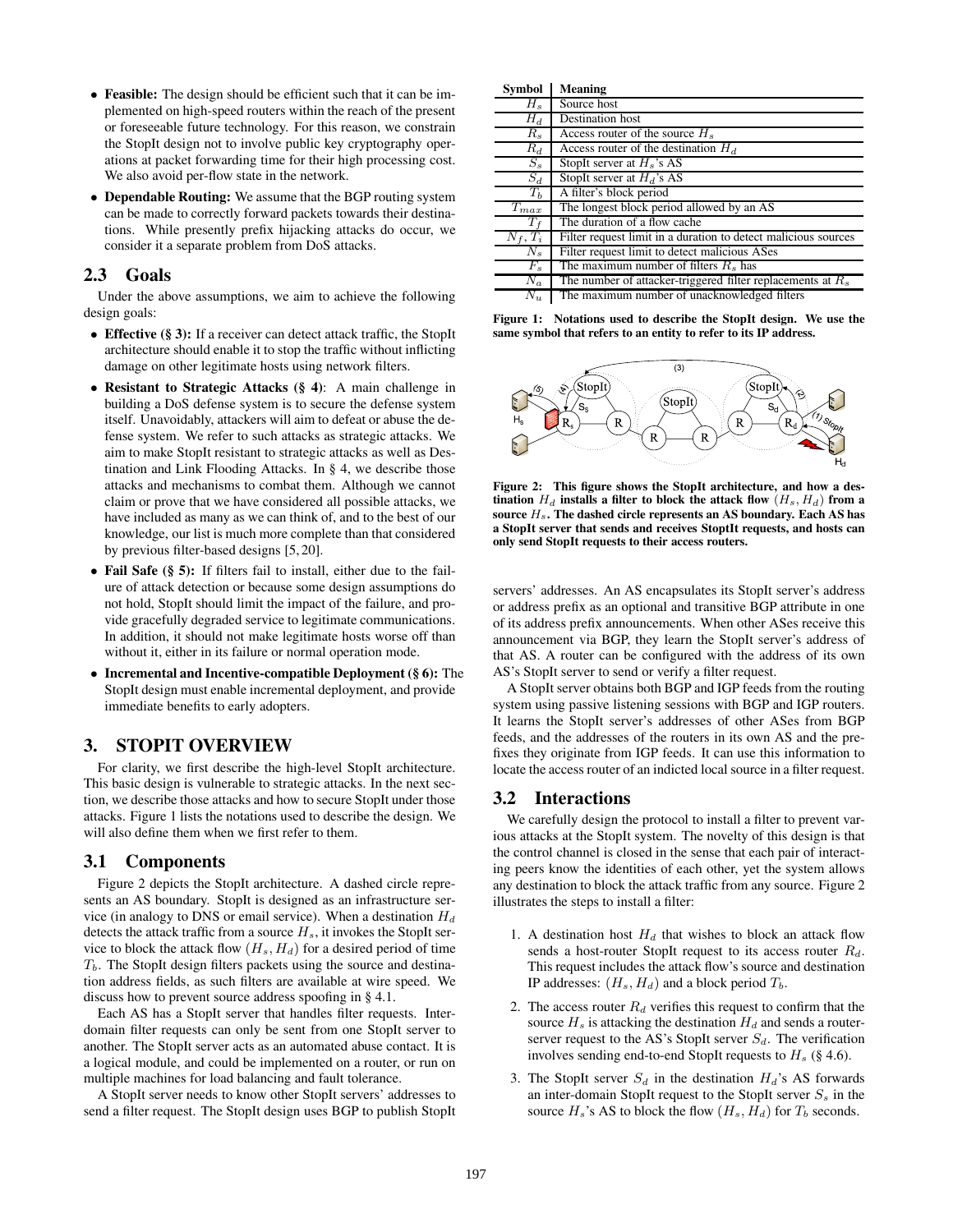

**Figure 3:** The format of various StopIt requests. The notation  $(X \rightarrow$ *Y* ) **on the left side of each StopIt request specifies the source and destination IP address of a StopIt request.**

- 4. The source StopIt server *S<sup>s</sup>* locates the access router *R<sup>s</sup>* of the attacking source  $H_s$ , and sends a server-router request to the access router. A StopIt server ignores inter-domain StopIt requests that block itself to prevent deadlocks.
- 5. In the last step, the access router *R<sup>s</sup>* verifies the StopIt request, installs a filter, and sends a router-host StopIt request to the attacking source *Hs*. After receiving this request, a compliant host  $H_s$  installs a local filter to stop sending to *H<sub>d</sub>*. If *H<sub>s</sub>* does not stop, it will be punished by  $R_s$  (§ 4.5).

Figure 3 shows the format of various StopIt requests. Each StopIt request specifies the attack flow's source and destination IP address  $(H_s, H_d)$ , and a block duration  $T_b$ . If either  $H_s$  or  $H_d$  is in the IP header, a StopIt request's payload does not duplicate it for efficiency. The design allows the block period  $T<sub>b</sub>$  to be on the same order as the time it takes to repair a compromised host, e.g., one day. Each AS can have a local limit *Tmax* on how long it will block a flow to mitigate issues such as collateral damage caused by dynamic host address allocation. Similar to ICMP, the StopIt protocol uses a raw IP header and has its own protocol number. Each node must verify that a StopIt request comes from the right peer before it honors the request. Otherwise, a malicious host may use StopIt to block other hosts' traffic. We describe how to authenticate each type of StopIt request in § 4.6.

# **4. SECURE STOPIT**

The basic StopIt design is vulnerable to various strategic attacks, which include:

- **Source Address Spoofing Attacks (§ 4.1):** Attackers may spoof source addresses to evade attack detection and filtering.
- **Resource Exhaustion Attacks (§ 4.2 § 4.5):** Attackers may: 1) flood filter requests to overload routers or StopIt servers' processing power so that legitimate requests cannot be processed; 2) send packet floods to cause filter requests to be discarded so that filters cannot be installed; 3) exhaust routers' filters so that no filters are available to block their DoS flooding traffic.
- **Blocking Legitimate Traffic Attacks (§ 4.6):** Attackers may use the StopIt service to block other legitimate nodes' traffic.

This section describes how we design StopIt to combat those attacks. A comprehensive security analysis of StopIt is shown in [19].

# **4.1 Passport for Source Authentication**

The StopIt design uses a secure source authentication system Passport [18] to prevent source address spoofing. Each packet carries a Passport header to prove the authenticity of its source address. An attacker can not spoof its source address to evade attack detection or filtering. A trustworthy source address also precisely reveals the origin of an attack packet and enables the network to block the attack traffic close to its source. Although StopIt may use any source authentication architecture such as the self-certifying address architecture [3], using Passport has the advantage that the source authentication overhead is equivalent to the capability verification overhead of a capability-based system [37], as both use symmetric key cryptography. This feature facilitates our study on comparing filters with capabilities, as StopIt's packet forwarding overhead is comparable to that of a capability-based system.

For completeness, we briefly summarize how Passport works, and refer interested readers to [18] for more details. Unlike ingress filtering, Passport ensures that no host or AS can spoof the address space of an AS that deploys Passport. Similar to the Internet routing architecture, Passport authenticates source addresses at two levels: intra-domain and inter-domain. At the inter-domain level, a source AS stamps a sequence of Message Authentication Code (MAC) into a packet, each generated with a secret key shared with an AS on the path to the destination. The border router of each AS on the path checks the corresponding MAC to cryptographically verify the source AS of the packet before the packet enters its network. A packet with an invalid MAC will be discarded at the destination AS, and is discarded or demoted at an intermediate AS. Two ASes obtain the pair-wise secret key used for source authentication by piggybacking a standard Diffie-Hellman key exchange in their BGP announcements. At the intra-domain level, Passport assumes that each AS can use any internal mechanism such as ingress filters [11] to prevent source address spoofing.

# **4.2 Closed Control to Mitigate Request Floods**

As shown in Figure 2, the StopIt architecture ensures that a router or a StopIt server only receives StopIt requests from either a local node in the same AS, or another StopIt server. This design prevents a router or a StopIt server from wasting its computational resources to process filter request floods from unknown addresses. A router or a StopIt server can be configured with the addresses of its local hosts, routers, or other StopIt servers from which it will accept StopIt requests, and discard other requests without processing them. If discarded requests from unknown addresses are classified as attack traffic, a node can use the StopIt service itself to block them. If requests from legitimate addresses overload a router or a server, the node can use local scheduling algorithms to fairly process those requests, or discard misbehaving peers' requests temporarily.

# **4.3 Guard StopIt Requests from Packet Floods**

If attackers are able to congest both directions of a bottleneck link, inter-domain StopIt requests from a destination AS to a source AS could be lost due to the flooding attack. The StopIt design is able to protect an inter-domain StopIt request in this scenario, because StopIt servers' addresses are known to routers via BGP. Routers can separate StopIt servers' traffic from other hosts' traffic. As we will soon describe in § 5, this can be done either via hierarchical fair queuing [7] or hierarchical rate limiting.

# **4.4 Confirm Attacks Before Taking Actions**

A compromised destination may initiate a futile filter request to block a legitimate source's traffic to itself. Large botnets may use these futile requests to launch filter exhaustion attacks, or to trigger inter-domain request floods. For instance, they may first send filter requests to block a legitimate host that co-locates with a compromised host and exhausts the filters at the hosts' access router. The compromised host can then send attack traffic, but the access router has no filters left to block it.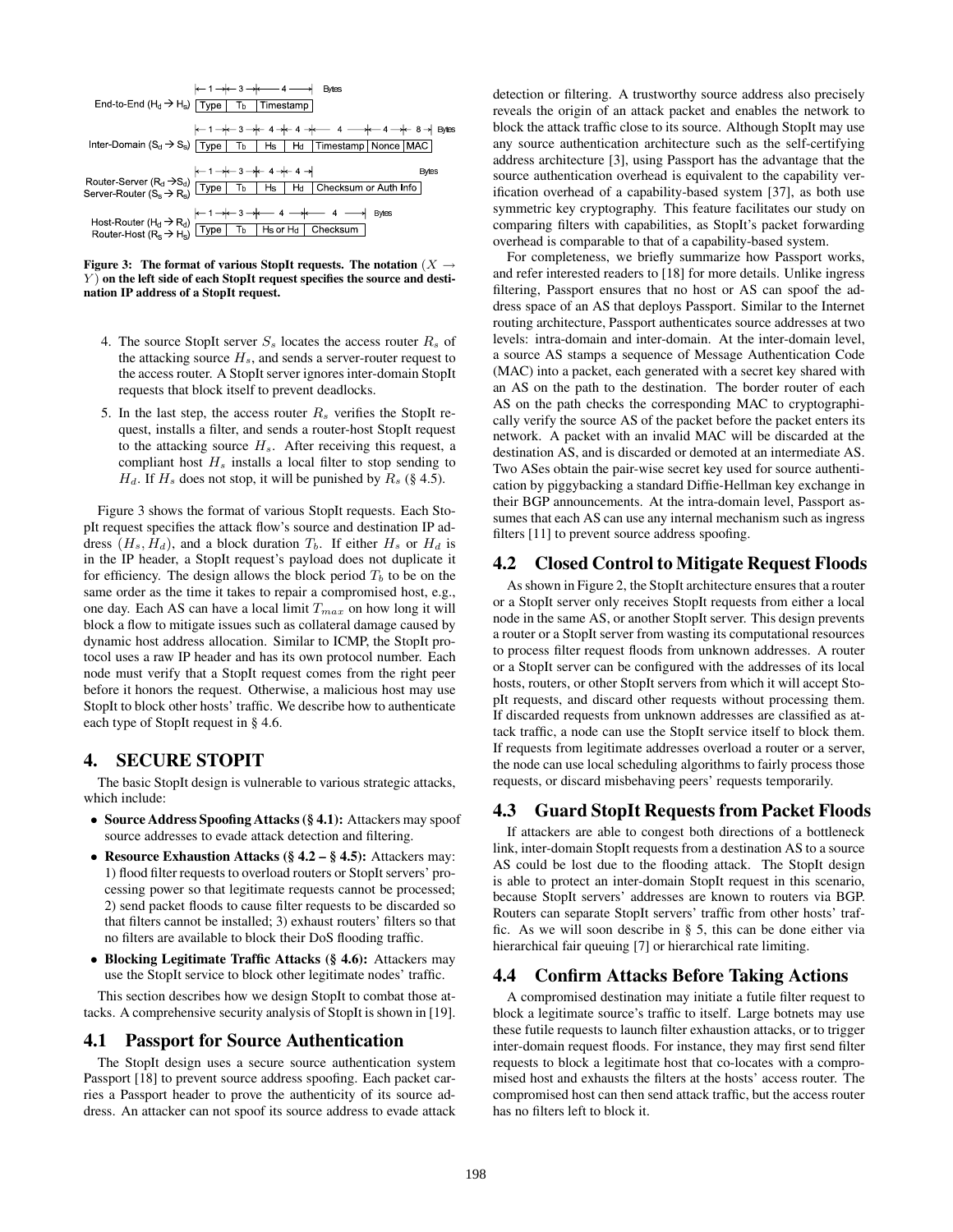To prevent this type of attack, the StopIt design verifies that a host  $H_s$  is sending undesired traffic to a destination  $H_d$  before it installs a filter. Three nodes independently confirm this before they proceed to the next step. Each node represents a separate trust domain: the destination's access router, the source's access router, and the source itself.

#### *4.4.1 Confirm Attacks By a Destination Router*

As described in § 3, to block a malicious source  $H_s$ , a destination *H<sup>d</sup>* sends a StopIt request to its local access router *Rd*. *R<sup>d</sup>* must confirm that  $H_s$  is sending undesired traffic to  $H_d$  before it forwards the StopIt request to a local StopIt server.

The StopIt design uses three mechanisms: flow cache, end-toend StopIt requests, and local filters, for  $R_d$  to confirm that  $H_s$  is attacking  $H_d$ .  $R_d$  uses a flow cache to verify that  $H_s$  has sent some traffic to  $H_d$  recently. A flow cache records the flows a router forwards in the past  $T_f$  seconds. An access router keeps an incoming flow cache as well as an outgoing flow cache.

If  $R_d$  finds the flow  $(H_s, H_d)$  in its incoming flow cache, it further checks whether  $H_s$  is misbehaving. To do so, it installs a local filter  $(H_s, H_d)$  and sends an end-to-end StopIt request directly to  $H_s$ . This request uses  $H_d$  as its source IP address to facilitate  $H_s$ 's verification. This source IP address "spoofing" should be allowed by an AS because in a sense *R<sup>d</sup>* owns its stub network's addresses. In the StopIt design, a compliant host  $H_s$  must stop sending to  $H_d$ after receiving a legitimate end-to-end StopIt request. If it does not stop,  $R_d$ 's local filter will catch the traffic from  $H_s$  to  $H_d$ . This confirms that  $H_s$  is sending undesired traffic to  $H_d$ , and  $R_d$  proceeds to send a router-server StopIt request.

*R<sup>d</sup>* may not have enough local filters to verify all StopIt requests it receives, if the number of attacking flows is large, e.g., 10-million bot machines attack every host on a /24 subnet. If *R<sup>d</sup>* replaces an old filter before the requested blocking period  $T<sub>b</sub>$  expires, a malicious source may pretend to stop after an end-to-end StopIt request and attack a destination after  $R_d$  replaces its filter.  $R_d$  may fail to catch this behavior and send end-to-end StopIt requests again to block the source. Consequently, malicious sources may continue to send attack traffic without being blocked.

To address this problem, we design a secure filter replacement protocol that enables an access router to deterministically catch a misbehaving source even if it runs out of filters. The key idea is to use an unforgeable filter replacement message to record verification state. When a router receives a new StopIt request and it runs out of filters, it randomly replaces an existing filter  $(H_s, H_d)$  with the new one, and sends the host *H<sup>d</sup>* a filter replacement message. If the host  $H_d$  continues to receive the attack traffic from  $H_s$ ,  $H_d$  resubmits the router's filter replacement message. This message proves to the router that it has processed a StopIt request from *H<sup>d</sup>* before, i.e., the router has sent an end-to-end StopIt request to  $H_s$  using  $H_d$ 's address. If the router catches the flow  $(H_s, H_d)$  in its flow cache again, it shows that  $H_s$  has not stopped after the previous StopIt request. The router may immediately take the next step action, i.e., sends a StopIt request to the StopIt server, or retransmits an end-toend StopIt request to  $H_s$  in case the previous one is lost.

Re-submissions of the filter replacement messages must be separated by the flow cache length  $T_f$  so that a router can trust that the flow  $(H_s, H_d)$  caught by its flow cache corresponds to new traffic from  $H_s$  to  $H_d$ . A router can enforce this interval by including a timestamp that specifies the time it sends the filter replacement message.

A router includes a keyed hash in a filter replacement message to make it unforgeable. The key is only known to the router itself and changes over time for improved security. A router sends a filter



**Figure 4: The format of a filter replacement message.**

replacement message with high priority as the link from the router to a destination may be congested before an attack stops. Figure 4 shows the format of a filter replacement message. The message includes a  $#Retx$  field that records how many times a filter has been replaced, and the lower 24-bits of a router's local timestamp.

This filter replacement protocol ensures that a router can confirm an attack with bounded memory, because if a malicious source does not stop, a router will catch its attack flow in its flow cache when a host resubmits a filter replacement message. The router will proceed to the next step. If it takes *k* end-to-end StopIt request retransmissions to confirm an attack, then after at most  $k - 1$ re-submissions of a filter replacement message, a destination access router will confirm the attack and send a request to its StopIt server.

#### *4.4.2 Confirm Attacks by a Source or Source Router*

As described in § 3, a filter request initiated by a destination will eventually reach the source host's access router *Rs*. In the StopIt design,  $R_s$  also verifies that  $H_s$  has sent attacking traffic to  $H_d$  before it proceeds to block the flow  $(H_s, H_d)$ . This verification prevents a malicious destination AS from wasting the source access router's filters. It uses the same flow cache mechanism as used by  $R_d$  to verify that  $H_s$  has sent some traffic to  $H_d$ . If it catches the attack flow  $(H_s, H_d)$  in its flow cache, it installs a filter and sends a router-host StopIt request to *Hs*. Similarly, when a source host *H<sup>s</sup>* receives an end-to-end StopIt request, it verifies that it has sent some traffic to  $H_d$  using a local flow cache before it blocks its traffic to  $H_d$ .

#### *4.4.3 Bounded Flow Cache Memory*

In the StopIt design, a flow cache's size can be bounded because the cache only needs to last for a few seconds  $(T_f)$  to tolerate a round trip delay. Note that a destination *Hd*'s attack detection module may take longer than  $T_f$  to identify an attack source  $H_s$ . After the detection, as soon as the destination receives a new packet from the attack source, it may immediately send a StopIt request. Therefore, as long as the flow cache lasts longer than the time it takes to forward a filter request from a destination to a source or a source's access router, the attack flow  $(H_s, H_d)$  will be found in a flow cache.

A flow cache can be implemented using a circular buffer of bloom filters, a technique also used in [29]. A bloom filter has no false negatives. A router can always catch an attack flow in its flow cache as long as the round trip delay is less than  $T_f$ . We are not concerned with the small percentage of a false positive, because it occurs rarely and randomly, and can only happen when a malicious host *H<sup>d</sup>* wants to block its own traffic, and at most wastes one router filter. One can verify that it requires less than 100MB memory to implement a flow cache of 5 seconds on a gigabit link (See also [19]).

## **4.5 Manage Source Router Filters**

In the StopIt design, an attack flow  $(H_s, H_d)$  is blocked at the access router  $R_s$  of the attack source. A key challenge it faces is how to block all attack flows without collateral damage if the router  $R_s$  has insufficient filters. This may happen, for instance, if a compromised host on the router's subnet attacks a large number of destinations, or a compromised destination AS sends a large number of StopIt requests to block a legitimate source host.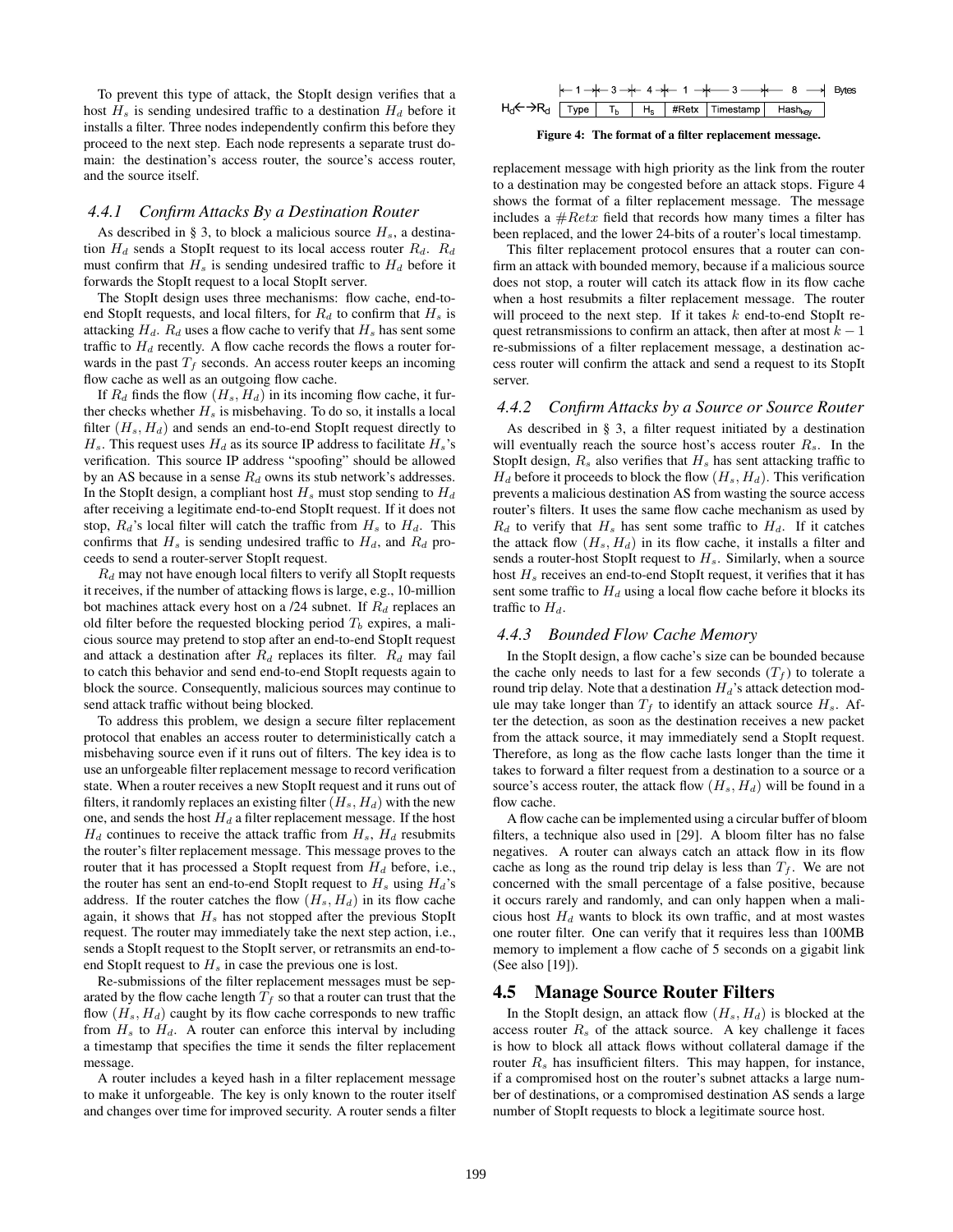In this sub-section, we describe how we address this challenge. For clarity, we first describe the design assuming destination ASes are not compromised. We then describe how to cope with compromised destination ASes.

#### *4.5.1 Aggregate Misbehaving Sources' Filters*

In StopIt, if a router runs out of filters, it first reduces the number of filters for a misbehaving host *H<sup>s</sup>* by aggregating them into per source and destination-prefix filters in the form of  $(H_s, H_d/l)$ . It may choose the length of the prefix *l* according to its available filters. This filter aggregation may harm misbehaving hosts' legitimate traffic to destinations that do not request to block them, providing incentives for users to patch their compromised machines.

StopIt uses either of the two following conditions to detect misbehaving hosts. First, a host  $H_s$  is considered misbehaving if it does not stop sending to a destination  $H_d$  after its access router  $R_s$  has installed a filter  $(H_s, H_d)$ . This is because a compliant host will stop sending undesired traffic after *R<sup>s</sup>* sends a StopIt request to it during filter installation (Step 5 of the StopIt protocol described in § 3). Second, a host  $H_s$  is considered misbehaving if its access router *R<sup>s</sup>* receives a large number of StopIt requests to block its flows. This is because a legitimate host will comply to an end-toend StopIt request sent by a destination's access router (Step 2 of the StopIt protocol described in § 3) and will not trigger excessive StopIt requests. StopIt uses two configurable parameters: the number of StopIt requests  $N_f$  received to block a source in a duration *Ti*, e.g., 10 million per day, to separate legitimate hosts from misbehaving ones. If a router  $R_s$  receives more than  $N_f$  StopIt requests in  $T_i$  to block a host  $H_s$ ,  $H_s$  is considered misbehaving, and the router *R<sup>s</sup>* may aggregate its filters.

#### *4.5.2 Avoid Responding to Malicious ASes*

If compromised destination ASes exist, a router may erroneously classify a legitimate host as misbehaving. For instance, a compromised AS may send a packet that triggers a reply (e.g., Ping, TCP SYN) to a legitimate host, and then send an inter-domain StopIt request without first sending an end-to-end StopIt request to the host. If compromised ASes successfully send more than *N<sup>f</sup>* filter requests in the duration  $T_i$ , a router may mis-classify a legitimate host as misbehaving.

To address this problem, we design an algorithm for hosts to detect malicious ASes and refrain from responding to them. A host *H<sup>s</sup>* can detect a malicious AS from the missing of legitimate endto-end StopIt requests. If it repeatedly receives initial packets from an AS's address space that trigger reply packets, and then a routerhost StopIt request from its access router to block a flow destined to the AS, it concludes that the AS is misbehaving. It can detect this pattern by caching the source addresses of the incoming packets to which it responds. When it receives a router-host StopIt request, it will find the malicious destination's address in this packet cache. A few missing end-to-end StopIt requests may be due to packet loss, but if it receives a large number  $(N_s)$  of router-host StopIt requests from an AS, it should stop responding to any initial packet from that AS. An AS can provide an address-to-AS mapping service to enable its hosts to associate an address with an AS.

An AS should set the parameters  $N_f$ ,  $N_s$ , and  $T_i$  to accommodate a worst case estimate on the number of compromised ASes. The present Internet has less than 30K ASes. If we set  $N_s = 1000$ ,  $N_f = 10M$ , and  $T_i = 1$  day, a legitimate host will not be classified as misbehaving even if 10K ASes are compromised and intend to frame the host in one day, which is unlikely to happen in the near future. In addition, each AS can adjust  $N_f$ ,  $N_s$ , and  $T_i$  to adapt to future attack scenarios.

#### *4.5.3 Random Filter Replacement*

Aggregating misbehaving hosts' filters only partially addresses the filter exhaustion problem. Routers may still run out of filters, because the StopIt request limit  $(N_f)$  for each host must be set to a large value to avoid misclassifying legitimate hosts. When this situation occurs, the StopIt design uses a random filter replacement policy to prevent a host from repeatedly attacking a destination. When a router receives a new StopIt request, it randomly replaces an old filter of a non-misbehaving host with the new one. A router does not replace a misbehaving host's filters, but aggregates them if it runs out of filters.

This random replacement algorithm ensures that a malicious host cannot repeatedly attack a destination without being caught as misbehaving. This is because right after a malicious host *H<sup>s</sup>* attacks a destination *Hd*, it will trigger a StopIt request. To repeatedly attack the same destination without being caught, *H<sup>s</sup>* must either wait for its filter to expire, which means it has stopped the attack, or exhaust the router's filters to make its filter  $(H_s, H_d)$  replaced. However, it can at most trigger  $N_f$  StopIt requests in a period  $T_i$  to exhaust router filters. Therefore, it will either be caught as misbehaving when it is caught sending to a filter, or when it exceeds its limit  $N_f$ . In either case, a router will not replace its filters any more.

We analyze how many times a malicious host may successfully attack a destination before it is caught or uses up its StopIt request limit. Suppose an access router  $R_s$  has  $F_s$  filters. After a source  $H_s$  attacks a destination  $H_d$ , the router installs a filter  $(H_s, H_d)$ . To attack *H<sup>d</sup>* again without being classified as misbehaving, *H<sup>s</sup>* triggers *N<sup>a</sup>* new StopIt requests. Suppose the router has run out of filters, and it performs  $N_a$  random filter replacements. The probability that a previously installed filter  $(H_s, H_d)$  is replaced is:

$$
1 - (1 - 1/F_s)^{N_a} \tag{1}
$$

This is the probability that the host  $H_s$  can attack  $H_d$  again without being caught as misbehaving.

After the host  $H_s$  attacks  $H_d$  again, the filter  $(H_s, H_d)$  will be re-installed. To repeat the attack, *H<sup>s</sup>* must trigger new StopIt requests. For simplicity, suppose it triggers the same number of *N<sup>a</sup>* requests before it attacks  $H_d$  again. Then the probability that  $H_s$  is not caught after attacking  $H_d$  for *k* times is  $(1 - (1 - 1/F_s)^{N_a})^k$ . Since the total number of StopIt requests it triggers must be less than  $N_f$  and  $k \times N_a \leq N_f$ , if a source chooses a smaller  $N_a$ , it has a higher probability being caught after one round of attack; if it chooses a larger *Na*, the maximum number of rounds *k* it can attack is reduced. In § 7, we use both experiments and analysis to show that when  $F_s$  is 10M and  $N_f$  is 10M a day, a malicious source on average can only attack a destination less than three times a day. A similar analysis can be done if we assume the attack target is a destination prefix  $H_d/l$ , not a single destination  $H_d$ , or there are a few (*a*) colluding compromised hosts on a router's subnets. In the former case, the probability of being caught after attacking any previously attacked address in *Hd/l* is the same. In the latter case, the colluding hosts' total StopIt request limit is increased to  $a \times N_f$ , but the probability of any one being caught after attacking a previously installed filter is not changed.

If a router uses hardware filters for line speed filtering, its filters may be much less than 10M. High-speed routers often use Ternary Content Addressable Memory (TCAM) to filter, but a TCAM chip is limited to at most 256K filter entries [24]. This problem can be addressed using shadow filters, similar to the technique used in [5] except that we assume that a router also has limited slow memory. A router uses hardware filters to block misbehaving hosts' traffic, and shadow filters to catch misbehaving hosts. When a router receives a StopIt request, it installs and replaces hardware filters as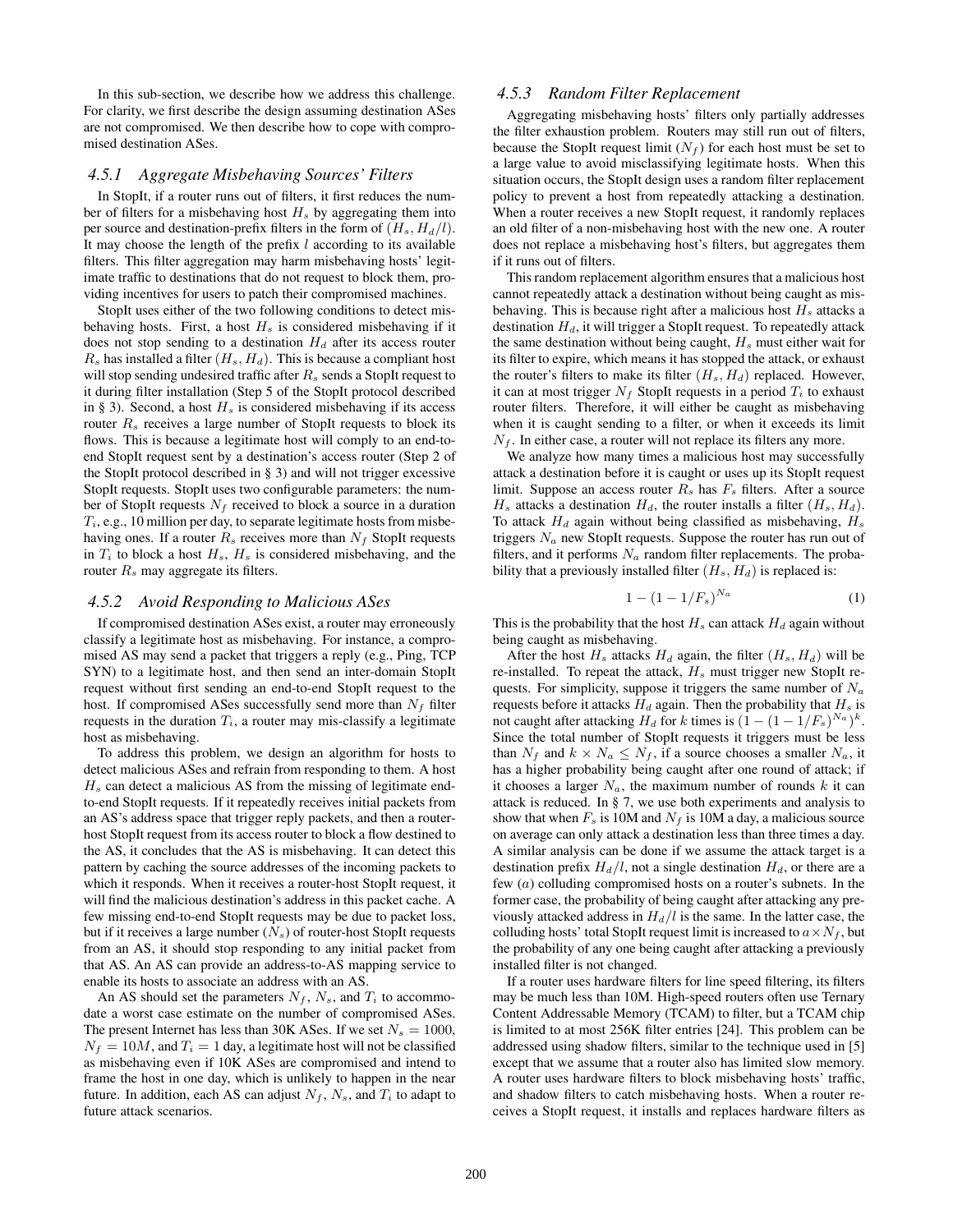described above. In addition, it installs a shadow filter in its slow and large DRAM memory. When it receives a new StopIt request to block  $(H_s, H_d)$ , and it finds the same flow  $(H_s, H_d)$  in its shadow filters and the attack flow in its flow cache, it concludes that *H<sup>s</sup>* attacks  $H_d$  again after its hardware filter  $(H_s, H_d)$  is replaced. The router can classify the source as misbehaving. If a router receives two StopIt requests to block the same attack flow before a flow cache expires, it does not use the second StopIt request to indict the source, as it could be triggered by the same attack traffic.

A router randomly replaces a shadow filter when it runs out of slow memory. The above analysis on how often a source can attack a destination before it is stopped still holds. If a router uses 8 bytes to store an attack flow and 8 bytes to store the expiration and installation time of a shadow filter, it can store 10M shadow filters in less than 200MB memory.

One design detail worth mentioning is that StopIt makes a host explicitly acknowledge a router-host StopIt request. Otherwise, if a request is lost, a legitimate host may be misclassified as misbehaving. A router will not consider a host as misbehaving if it is caught to send traffic to an unacknowledged filter but will keep a maximum unacknowledged filter limit *N<sup>u</sup>* to prevent malicious hosts from never acknowledging a StopIt request. If a host's unacknowledged filters exceed *Nu*, the router temporarily disconnects the host until all filters are acknowledged. Hosts need to keep their acknowledged but non-expired filters persistent across reboots, and query the router to acknowledge their unacknowledged filters when they are back online. With a reasonably small  $N_u$ , a router can keep all unacknowledged filters within bounded memory.

## **4.6 Authenticate StopIt Requests**

The StopIt design must prevent an attacker from blocking other legitimate hosts' traffic. To achieve this goal, the design enable each node that receives a filter request  $(H_s, H_d)$  to authenticate that the request is sent by the correct entity as described in § 3, and the entity owns the address *Hd*. We describe how each type of StopIt request is authenticated.

#### *4.6.1 End-to-End StopIt Requests*

A host *H<sup>s</sup>* must verify that an end-to-end StopIt request is sent from the IP address  $H_d$  before it blocks its traffic to  $H_d$ . The StopIt design uses address-based authentication to verify that the request is from  $H_d$ : if the source IP address of an end-to-end StopIt request is  $H_d$ , then  $H_s$  trusts that it is sent from the IP address *Hd*. Address-based authentication is a weak authentication scheme, but it suffices for this purpose, because StopIt is based on a secure source authentication architecture that ensures any node outside the source or destination AS can not spoof the IP address of *Hd*. Only compromised routers inside a source or a destination AS may spoof a StopIt request with the source IP address *Hd*. In this case, the source AS or the destination AS is considered as compromised. The StopIt design does not intend to provide noninterrupted communication between a pair of hosts if either host's access AS is compromised, as a compromised access AS may cause more harm such as discarding its hosts' traffic. Note that a compromised host in a source or a destination's AS cannot spoof a StopIt request because we assume a compliant AS can prevent internal source address spoofing (§ 2.2).

A compromised AS on the path from a destination AS to a source AS may replay an end-to-end StopIt request, as the source authentication system that StopIt uses only prevents attackers not on the forwarding path of a packet from re-injecting the packet from other network locations. If an on-path AS attacker replays an old end-toend StopIt request to block the flow (*Hs, Hd*) after the block period has expired, it can block the communication from  $H_s$  to  $H_d$  longer than what  $H_d$  desires. We are not concerned much with this type of attack, because an on-path attacker can always discard the packets from  $H_d$  to  $H_s$  (e.g., TCP SYN/ACK, or the capability return packets in a capability-based system) to disrupt their communications. But our design includes a timestamp field in an end-to-end StopIt request (Figure 3) to mitigate this attack. A source may optionally verify the timestamp and discard very old StopIt requests, e.g., older than a few hours. If a source (or a destination) has a completely out of sync clock, the source may erroneously discard an end-to-end StopIt request, but this error at most triggers an interdomain StopIt request to stop the source. Note that an on-path compromised AS cannot modify an end-to-end StopIt request because the integrity of the first eight bytes of a packet's payload is ensured by Passport [18].

#### *4.6.2 Inter-domain StopIt Requests*

A StopIt server  $S_s$  that receives a request to block  $(H_s, H_d)$  from another StopIt server  $S_d$  must verify that the request is sent by  $S_d$ , and the IP address  $H_d$  is in  $S_d$ 's AS's address space. The StopIt design uses cryptographic authentication for this purpose because address-based authentication is insufficient for several reasons. A compromised AS on the path may modify the content of inter-domain StopIt Requests. A source AS's StopIt server may not trust that a destination AS has prevented source address spoofing in its network, and it does not wish to waste its filters if a malicious node in a destination AS can spoof its StopIt server's address.

A StopIt server *S<sup>s</sup>* obtains the same pair-wise secret keys that an AS's border routers obtain using Passport [18]. With a shared key, two servers can authenticate messages from each other using a standard cryptographic scheme (more details can be found in [19]). After  $S_s$  verifies that a request to block  $(H_s, H_d)$  is from  $S_d$ , it further verifies whether  $S_d$  and  $H_d$  belong to the same AS.  $S_s$  can verify this using the address-prefix-to-AS mapping obtained from its BGP feeds. If  $S_d$  and  $H_d$  belong to the same AS,  $S_s$  considers the StopIt request valid, and forwards it to the access router of the indicted source *Hs*.

#### *4.6.3 Intra-domain StopIt Requests*

As we assume that an AS can secure its intra-domain communications (§ 2.2), intra-domain StopIt requests, including routerserver, server-router, router-host, host-router requests, can be authenticated using any local security mechanism such as addressbased authentication, or a cryptographic authentication scheme. Due to space constraints, we omit the details. They can be found in [19].

# **5. FAIL-SAFE**

The previous section describes how we design StopIt to combat various attacks that prevent filters from being installed. However, regardless of how hard we try, filters may fail to install when a source AS is compromised and ignores filter requests, or during a link flooding attack when destinations of the flood fails to initiate StopIt requests.

For simplicity and feasibility, the StopIt design uses hierarchical fairness, the same mechanism used in a capability-based system [37], to gracefully degrade when filters are not installed. A router either uses two-level hierarchical weighted fair queuing to allocate its bandwidth among ASes and then among hosts within the same AS queue, or uses a two-level rate limiters. For the first level resource allocation, as there are less than 30K ASes on the present Internet, it is feasible for routers to maintain per-AS state. For the second level allocation, if a router has insufficient queues or rate limiters to separate every host in an AS, it randomly hashes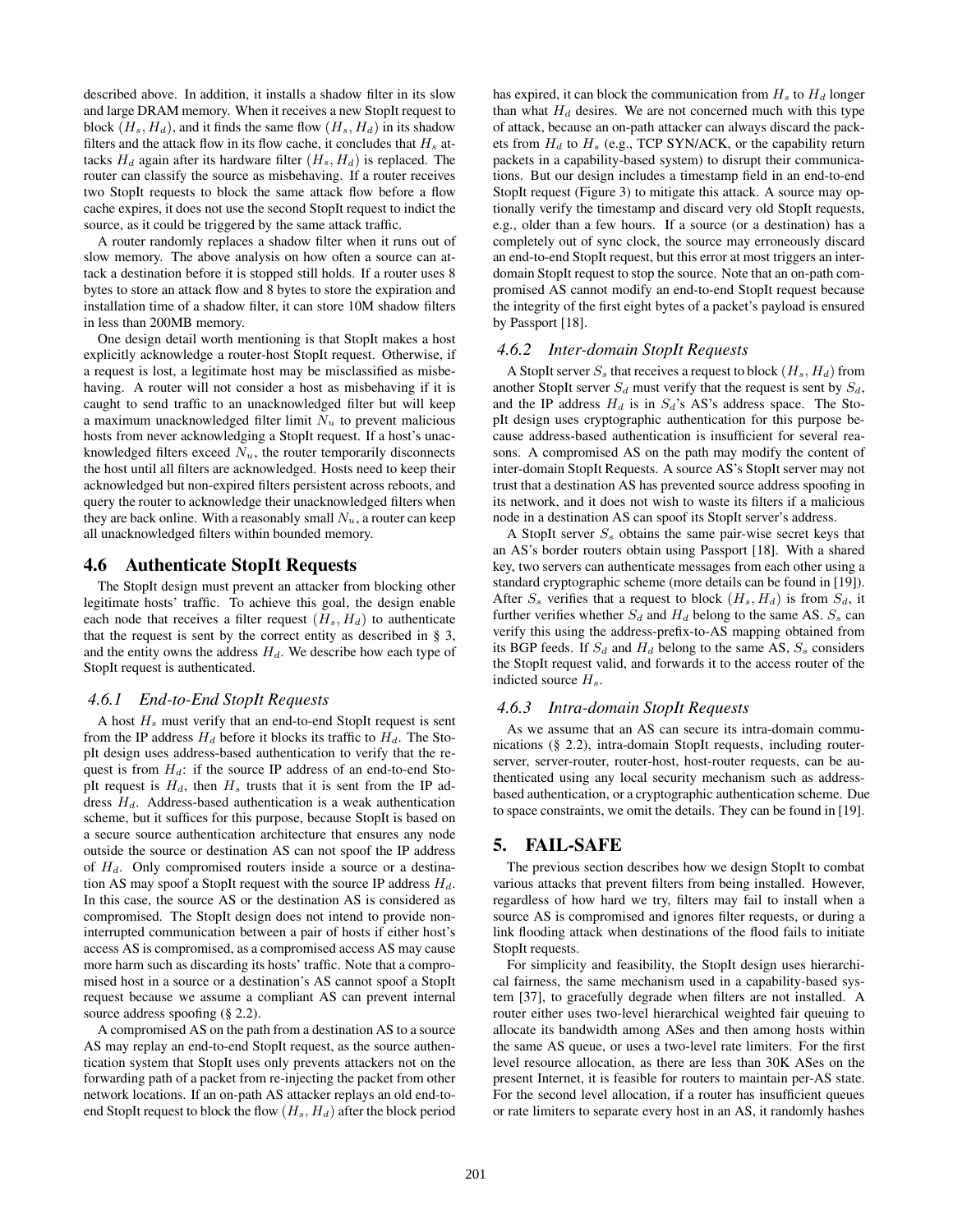different hosts from the AS into the same queue or rate limiter, as in stochastic fair queuing [22], except that a StopIt server's traffic is always separated from an AS's other hosts' traffic, and may be given a larger share. Legitimate hosts in an AS that harbors compromised hosts may suffer from collateral damage, but we think such damage could incentivize an AS to clean up its network.

Another approach to fail-safe when a compromised source AS does not respond to StopIt requests is to install Pushback-style filters. A filter request is propagated from an access router to a border router, and from a destination AS to its upstream provider, and so on. We assume that ASes are much less likely to be compromised than hosts. Therefore, the benefit of avoiding per-flow filter state in the network outweighs the disadvantage of not completely blocking compromised ASes but limiting them to their fair shares of bandwidth. However, if in practice it is desirable to entirely block a compromised AS, StopIt can be extended to support Pushback filters. We defer the detailed design of this extension to future work.

# **6. DEPLOYMENT**

The StopIt design aims to facilitate incremental deployment and incentivize early adoption. Each AS can independently deploy StopIt and benefit from it. To deploy StopIt, an AS needs to upgrade its border routers to use Passport for source authentication as described in [18], upgrade its access routers to support StopIt, and install a StopIt server. It also needs to enable a hierarchical per-AS and per-host resource allocation scheme at its congested links.

An AS that deploys StopIt can block attack traffic from ASes that also deploy StopIt. It can also authenticate the source addresses of the traffic from Passport-enabled but not StopIt-enabled ASes and queue or rate limit their traffic separately. Attack traffic from a Passport-enabled but not StopIt-enabled AS only congests the traffic from the same AS, incentivizing the AS to adopt StopIt.

A StopIt-enabled AS cannot authenticate the source addresses of the traffic from ASes that do not deploy Passport. It should queue or rate limit the traffic from all non-upgraded ASes as one traffic aggregate. Attack traffic from those non-upgraded ASes may overwhelm legitimate traffic from those ASes, providing incentives for ASes to adopt both source authentication and StopIt.

A transit AS that is unlikely to originate attack traffic only needs to deploy Passport to authenticate source addresses and implement the hierarchical resource allocation scheme at its congested links. We think it has incentives to deploy these mechanisms to protect the traffic from Passport-enabled customers, because otherwise, DoS flooding attacks will inflict damage on all its transit traffic.

A server host that wishes to stop undesired traffic needs to upgrade to support StopIt. A client host does not need to upgrade to support StopIt, if it is unlikely to be attacked or compromised to attack other hosts. However, a router may aggregate a non-upgraded client's filters if it does not stop sending undesired traffic after a destination requests to block it. When this happens, a client will notice and should upgrade to support the StopIt protocol and source authentication. An upgraded host will not respond to an end-to-end StopIt request with a demoted or without a Passport header, because the source address of this request might be spoofed.

# **7. IMPLEMENTATION**

We implement a prototype of the StopIt design on Linux using Click [14] and test its performance using Deterlab [9]. This evaluation aims to answer the following questions: 1) Can StopIt stop multimillion-node attacks with bounded router filters? 2) How long does it take for StopIt to stop such attacks? 3) What is the processing overhead of StopIt requests?



**Figure 5: The network topology used in our experiments.**



**Figure 6: Access Router Prototype**

For quick prototyping, we implement the StopIt protocol on top of UDP. A StopIt server is implemented as a user-level application. As shown in Figure 6, the access router's packet filtering function, the destination-side logic, including the host-router StopIt request processing and the secure filter replacement protocol are implemented using Click in the Linux kernel for better performance. The source-side logic, including the server-router StopIt request processing and router-host StopIt request processing are implemented as a user-level application. We have not implemented flow caches using bloom filters in this prototype, but this simplification should not affect the results, because as we will soon explain, the bottleneck in our experiments is not the access router's kernel processing module. The Click implementation modifies the IPRouteTable element. The authentication function in an inter-domain StopIt request or in a filter replacement message is implemented using UHASH, AES and the first UMAC construction as described in [15].

In the first experiment, we evaluate whether StopIt can stop largescale DoS attacks when a destination's access router has a bounded number of filters, and if it does, how long it takes to stop an attack. The experiment topology is shown in Figure 5. This topology emulates an attacker's AS and a victim's AS. *R*<sup>2</sup> and *R*<sup>3</sup> emulate border routers, and *R*<sup>1</sup> and *R*<sup>4</sup> emulate access routers that implement the StopIt protocol. Each AS is also configured with a StopIt server that processes inter-domain StopIt requests. The single attacker machine emulates 1 to 10 million attackers by sending packets with source addresses distributed within a /8 address prefix. Attack packets are all destined to the victim. The victim either sends a fresh StopIt request to *R*4, or resubmits a filter replacement message after a flow cache expiration interval  $T_f = 5$  seconds. *R*<sup>4</sup> sends three end-to-end StopIt requests to confirm an attack before it sends a StopIt request to its local StopIt server. The border routers  $R_2$  and  $R_3$  should be performing the source authentication task as described in [18]. We have not integrated this part with the StopIt implementation, but source authentication is not the bottleneck in our experiments: traffic volume through  $R_2$  and  $R_3$  is less than 300kpps, which is much lower than the source authentication throughput according to [18].

The victim's access router  $R_4$  is configured with 256K filters, emulating a limited number of hardware filters. Each emulated attacking source stops after it receives a StopIt request from *R*1. Thus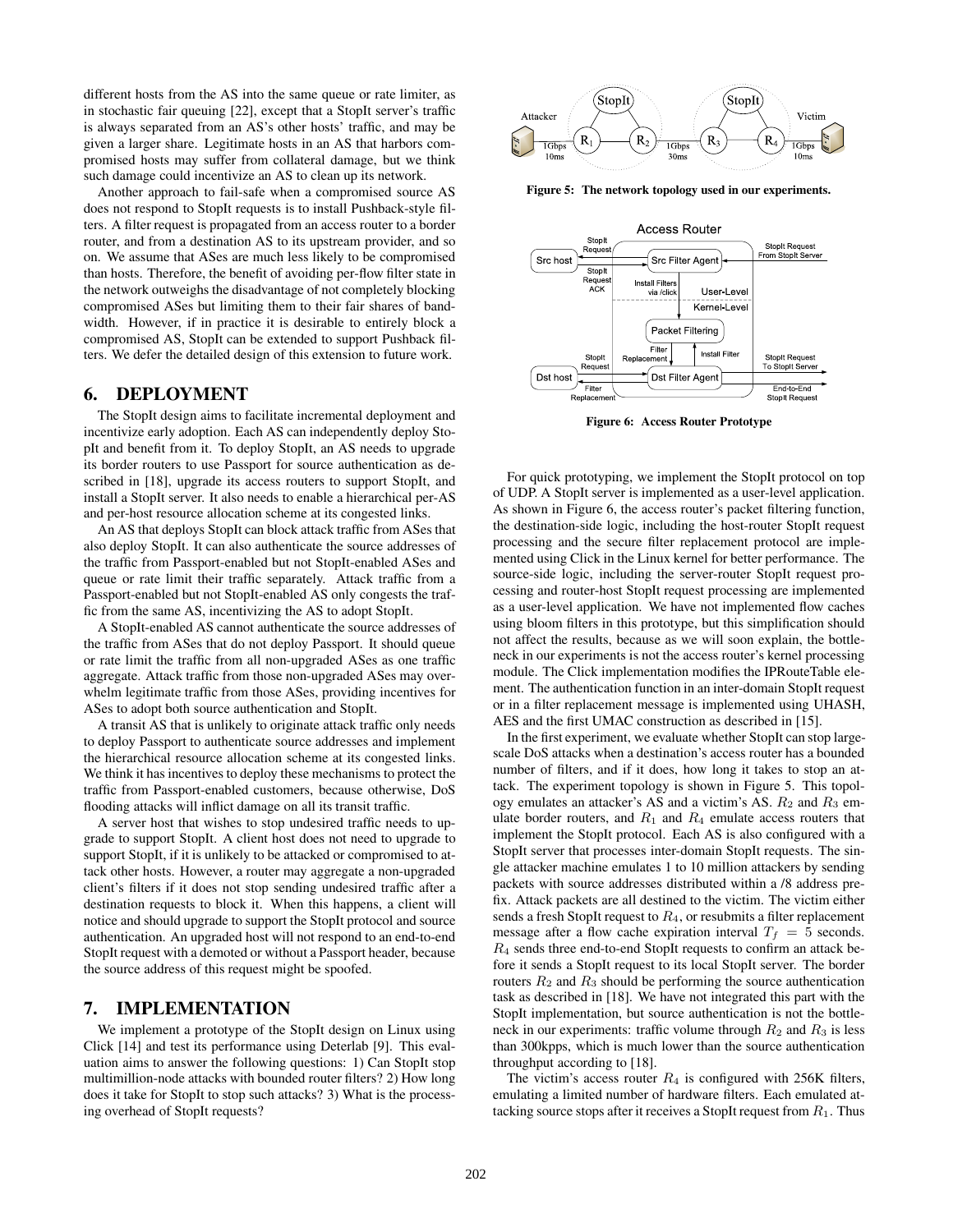

**Figure 7: The time it takes for a victim to block various number of attackers.**



**Figure 8: This figure shows the probability that a misbehaving host will be caught if it does not stop attacking a destination, and the average number of times it can attack the destination in one day. The x-axis is the maximum number of times it can attack the destination before it triggers more than** *Nf* **StopIt requests. The daily StopIt request limit is**  $N_f = 10$  **million, and the router's filter limit is**  $F_s = 10$  **million.** 

 $R_1$ 's filter table size does not affect the results. Figure 7 shows the time it takes to stop an attack with various number of attacker sources. Each attack repeats 10 times, and the error bars show the standard deviations of the stopping time. As can be seen, StopIt is able to stop all attack flows. The router  $R_4$  has successfully confirmed up to 10 million attack flows with only 256K filters. The time it takes to stop an attack grows proportionally with the number of attackers. Note that this time does not include the attack detection time, as we assume attack detection is a separate design module (§ 2.2).

The blocking rate roughly corresponds to 6000 attackers per second. This rate is primarily limited by the victim, because it receives and sends filter replacement messages and StopIt requests in userspace, and at the same time, receives flooding packets. We notice that the StopIt agent on the victim can send out roughly 28K messages per seconds. As in our implementation, the router  $R_4$  retransmits an end-to-end StopIt request up to three times before it sends a request to its StopIt server, and the victim needs to send one StopIt request and resubmit three filter replacements to stop one attacking source. Thus, it can stop at most 28/4=7K attackers per second. At the same time, it also discards some of the filter replacement messages from the router  $R_4$ , because it is receiving attack packets at the same time and cannot keep up with the incoming packet rate. Despite the low blocking rate, a victim can still stop a 10-million node attack in less than 30 minutes.

Next, we evaluate whether an access router can catch a misbehaving source if the source does not stop attacking a destination. In these experiments, we let the attacker machine first attack the victim, and then attack a large number of fresh destinations to exhaust its router  $R_1$ 's filters.  $R_1$  is configured to have 10 million filters. To save experiment times, we install a packet capture agent at  $R_1$  that intercepts the attack packets to fresh destinations and immediately installs filters at  $R_1$ .  $R_1$  implements the random filter replacement algorithm as described in § 4.5.3. We pre-populate all  $R_1$ 's 10 million filters to emulate a filter exhaustion attack, e.g., other compromised hosts and ASes have exhausted the router's filters by colluding with the attacker. The daily StopIt request limit  $N_f$  is set to 10 million. We first choose  $k$ , the maximum number of times an attacker can possibly attack the victim before it triggers more than  $N_f$  StopIt requests, and then choose the number of fresh destinations  $N_a$  that an attacker should attack in one round to minimize its probability of being caught at the end of the attacks. Each run finishes if either *R*<sup>1</sup> catches the attacker as mis-behaving, or the attacker has triggered  $N_f$  StopIt requests. For each run  $i$ , we record a binary variable  $Y_i$ . It is set to 1 if an attacker is caught before it triggers more than  $N_f$  requests. Otherwise,  $Y_i = 0$ . We also record the number of times  $S_i$  that the attacker can successfully attack the victim before one experiment finishes.

Figure 8 shows the probability that a misbehaving source is caught in the above attacks for various values of *k*. The lines are plotted using the analysis in Eq 1. Each point is obtained using the results from 100 runs for each *k* value. For each *k*, the probability of being caught is calculated as  $\sum_i Y_i/100$ , and the average number of attacks is calculated as  $\sum_i S_i/100$ . As can be seen, the experimental results match well with the analysis. When  $k = 2$ , after an attacker attacks a victim once, even after it triggers 10 million StopIt requests, it still has more than 35% probability to be caught if it attacks the victim again. In contrast, if we use a deterministic first-installed-first-replaced policy, the attacker will have zero probability to be caught. When  $k = 3$ , the average number of times it can attack a victim before it is caught is maximized to 2.40, but it will be caught more than 85% of the times.

We have also benchmarked the processing overhead of various StopIt requests. Due to space constraints, we omit the results in this paper but they are available in [19]. As StopIt messages only involve light-weight cryptography operations, their processing overhead is low, and a router or a server's CPU is unlikely to be the bottleneck resource.

# **8. COMPARING EFFECTIVENESS**

To gain insights on how effective StopIt performs relatively to other DoS defense systems, we compare StopIt with two wellknown capability-based DoS defense systems TVA [37] and Portcullis [25], and two existing filter systems: AITF [5] and Pushback [20]. We implement StopIt and other systems in ns-2, and simulate how effectively each system combats various DoS flooding attacks on large topologies. Note that this section does not simulate filter exhaustion attacks. They are studied in part in the previous section.

# **8.1 Methodology**

Ideally, we would like to simulate various systems on an Internetscale topology and vary the number of attackers to millions. Unfortunately, our simulator is incapable of simulations at this scale. Instead, we generate AS-level topologies from BGP table dumps, and simulate each AS as one node. We randomly mark an edge AS as hosting attackers or not. If a node is marked as hosting attackers, it floods the aggregate attacking traffic of all attackers in the AS.

Our results only measure the performance of hosts in legitimate ASes that do not have attackers. We believe this is a valid performance metric because a solution that sacrifices the performance of hosts in "clean" ASes to improve that in ASes that harbor attackers does not reward ASes that maintain a clean network, and is less desirable. We assume that attackers are not uniformly distributed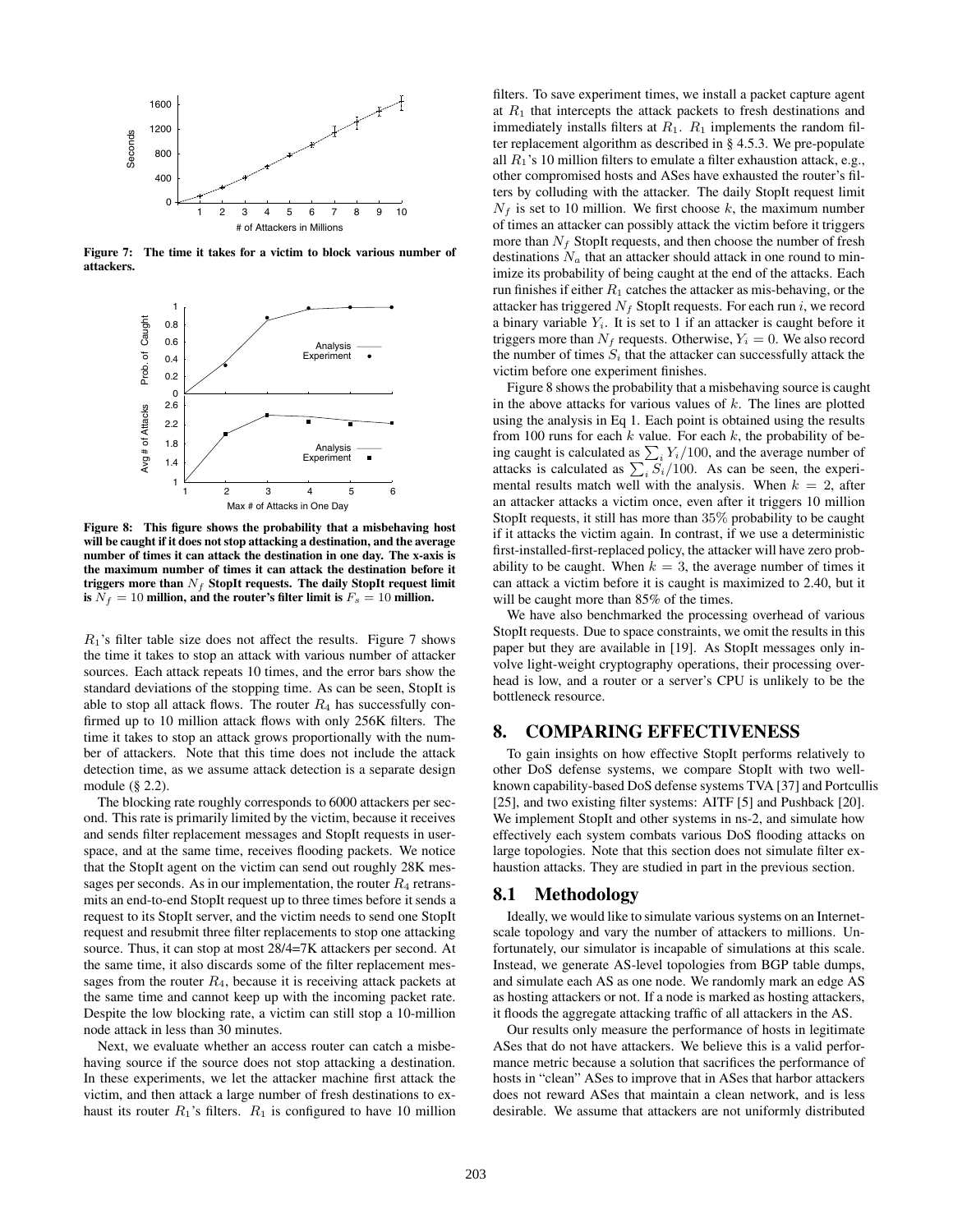

**Figure 9: Destination flooding attacks. In 9(a) and 9(b), the simulated bandwidth is 1Gbps. Both TVA+ and StopIt can finish all TCP transfers. In 9(c), the simulated bottleneck bandwidth is varied from 10Mbps to 1Gbps. Only StopIt can finish for slower links, demonstrating the advantages of the filter approach.**



**Figure 10: One-way Link Flooding Attacks. The simulated bandwidth is 1Gbps.**

among all ASes based on data shown in [26, 35]: [35] shows that in a six month period, only half of the ASes on the Internet are observed to host bot machines; and [26] shows that Bobax drones are concentrated on a few IP address ranges. One plausible explanation is that unpatched pirated Windows operating systems might be unevenly distributed.

**Topologies:** We use a realistic simulation topology from the BGP table dump obtained on Aug 1st, 2007 from a RouteViews server. Realistic topologies are desirable because TVA, AITF, and Pushback's performance are path dependent. We construct a directed graph using the reverse AS paths seen from the RouteViews server. This topology contains about 26K nodes and is still too large for ns-2 simulations. We randomly sample a branch that has less than 2000 ASes, which is roughly the maximum size we can simulate. We refer to this topology as the sampled topology. The sampled topology has 1691 ASes, approximately 1/20 of the size of an Internet-scale topology.

**Attacks:** We simulate both destination flooding attacks and link flooding attacks. In a destination flooding attack, we connect a victim to the sampled topology via a bottleneck.

We intend to simulate scenarios that  $1K \sim 10M$  compromised hosts on the Internet attacking a victim behind a bottleneck ranging from 10Mbps to 1Gbps. Since we only have 1/20 of the topology, we scale the number of attackers to 1/20 of the number we intend to simulate: 50 ∼ 500K, and similarly, the bottleneck bandwidth to 500Kbps ∼ 50Mbps. We set the ratio of ASes that have attackers to be at most 2/3 among the edge ASes in the sampled topology. This corresponds to at most 1000 attacker ASes. If the number of attackers *x* in a simulation is less than 1000, we randomly sample *x* edge ASes from the sampled topology to be ASes that host attackers (i.e., attacker ASes). If *x* exceeds 1000, the maximum number of attacker ASes, we randomly sample 1000 edge ASes as attacker ASes, and let each attacker AS originate the attack traffic for *x/*1000 attackers. To make our simulations finish within a reasonable time, we bound the maximum total attack traffic to be 100 times the bottleneck bandwidth. Therefore, each attacker sends at 10Kbps (except for Portcullis, which we will soon explain). If an attacker AS simulates *x/*1000 attackers, its aggregate sending rate is 10Kbps times *x/*1000.

We also simulate one-way and two-way link flooding attacks. In the one-way attack, we have a sink node on the same side of the bottleneck as the victim. Attackers on the sampled topology may send attack traffic to the sink node without being detected. In the two-way attack, we have a large number of colluding attackers on the same side of the bottleneck as the victim. Attackers on the other side of the bottleneck may send attack traffic to those colluders without being detected. At the same time, the colluders may send reverse direction attack traffic to the other attackers. We simulate 500  $\sim$  5M colluders on an Internet-scale topology with 25  $\sim$  250K attackers on our sampled topology.

**Implementations**: AITF is implemented as described in [5]. A victim uses the last six router addresses in the recorded path option to describe an attack flow. Pushback is already officially included in ns-2 and is implemented as described in [20]. Routers recursively sends rate limiting requests to their upstream routers if a downstream bottleneck is congested. TVA is implemented as in [37]. TVA uses path identifiers to approximate an unspoofable source identifier and hierarchically queues capability request packets on path identifiers. We also implement an enhanced version TVA+ that uses the same source authentication system that StopIt uses to prevent source address spoofing on its request channel and uses a two-level (per-AS and then per-source) hierarchical queue on its request channel. We compare TVA+ and TVA to show the benefit of unspoofable source addresses. Source authentication in a capability-based system is only required for the slow request channel. Therefore we think it is feasible to combine capabilities and source authentication. Portcullis is implemented as in [25]. Different from StopIt, Pushback, TVA, and TVA+, Portcullis uses computational puzzles to implement per-host fairness, rather than pernetwork fairness. A capability request packet that solves a more difficult puzzle is forwarded with higher priority. In our simulations, a Portcullis attacker does not send constant rate flooding traffic. Instead, it adjusts its sending rate and puzzle level based on the total number of attackers involved in an attack and the bottleneck bandwidth. For instance, if 10M attackers attack a 100Mbps bottleneck, each attacker only needs to send 0.5 bits/s to congest the 5% request channel of the link. An attacker will solve a 640-second puzzle and sends it with a 40-byte packet. Our implementation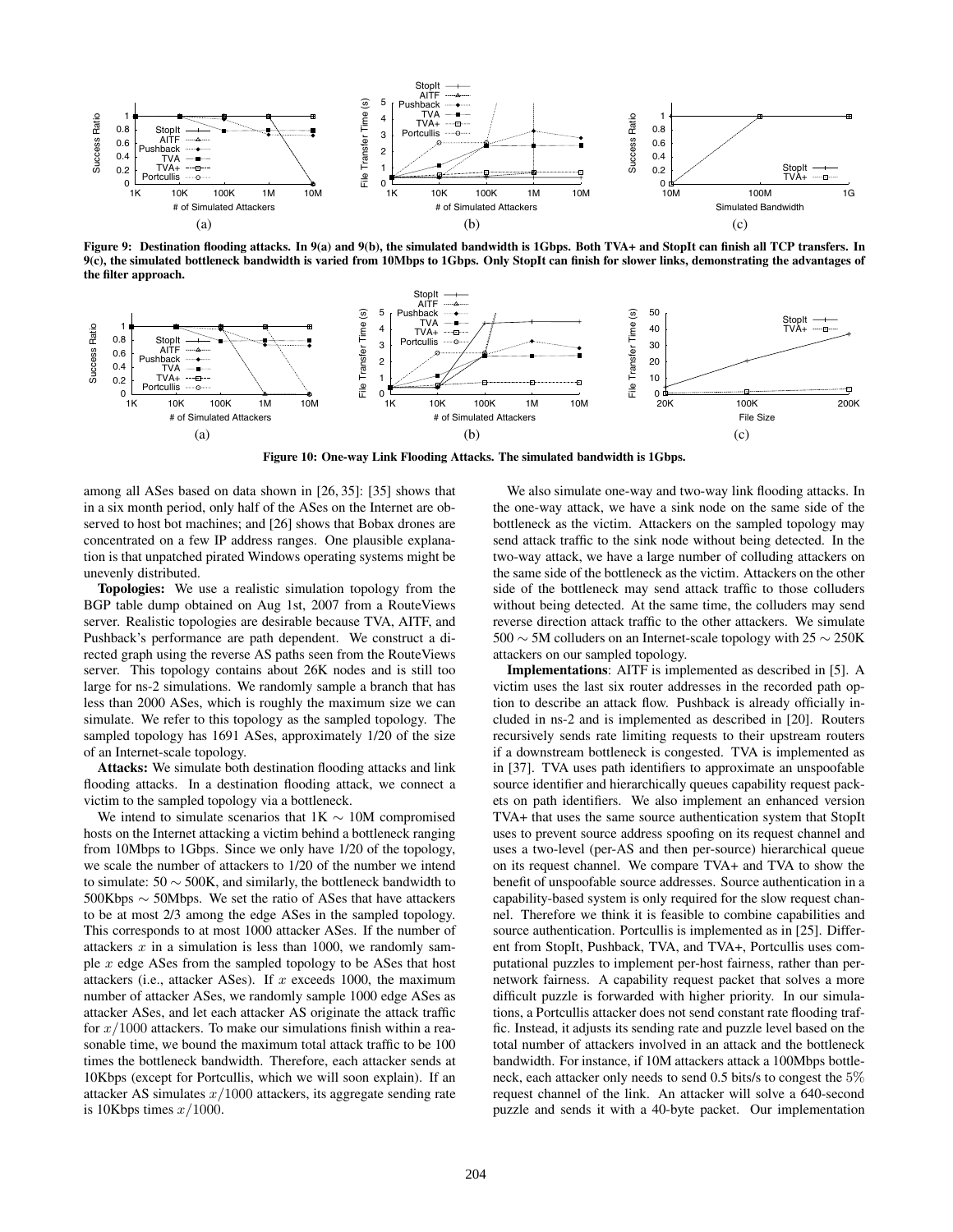assigns a packet's priority based on the per-bit puzzle difficulty. Otherwise, an attacker can send at an even slower rate.

**Metrics:** We use legitimate hosts' TCP transfer performance to measure the effectiveness of a DoS defense system. During an attack, each legitimate AS has one user that sends 20KB TCP transfers one by one to the victim. A TCP transfer is aborted if it cannot finish within 25 seconds, simulating an application timeout. This timeout is also necessary to make the simulations finish in a reasonable amount of time. We use the ratio of completed transfers and the transfer time averaged over the completed transfers as the performance metrics. TCP SYN retransmission timeouts are limited to 1 second to speed up the simulations. One run finishes when all legitimate ASes have tried three transfers. We adjust the number of simultaneously active legitimate ASes based on the simulated bottleneck bandwidth to avoid congestion among legitimate ASes.

## **8.2 Destination Flooding Attacks**

Figure 9 shows the results for the destination flooding attacks. The results for StopIt are steady state results after the attack traffic is blocked. In Figure 9(a) and 9(b), the simulated bandwidth is 1Gbps. AITF cannot finish after the number of attackers exceeds 1M, as the three-way handshake messages to install filters are lost due to the DoS flooding attack. After the number of attackers exceeds 1M, Portcullis does not finish within 25 seconds. Legitimate users may eventually finish if they wait longer and retransmit their request packets with increasing puzzle difficulties, but they timeout in our simulations. TVA and Pushback have similar results, because both ensure per-path fairness. TVA hierarchically queues on path identifiers on its request channel, while Pushback recursively sends rate-limiting messages to a router's upstream routers. A longer path may get a smaller bandwidth share. Therefore legitimate users that are far away from the victim may not finish their TCP transfers.

Both TVA+ and StopIt can finish all TCP transfers, outperforming other solutions. TVA+ does well because legitimate users are isolated from attacker ASes via hierarchical fair queuing, and have sufficient request channel bandwidth. In Figure 9(c), we vary the simulated bottleneck bandwidth from 10Mbps to 1Gbps, and compare TVA+ with StopIt. Only StopIt can finish all TCP transfers, because the attack traffic is completely blocked, demonstrating the advantages of a filter approach. With TVA+, each attacker can still send request packets. When the number of attackers is large, it is sufficient to congest a slow link's request channel.

# **8.3 One-Way Link Flooding Attacks**

Figure 10 shows the results for one-way link flooding attacks. In our simulations, attackers launch the maximal-damage attack. That is, if their traffic to the victim is blocked, they send attack traffic to the sink node on the same side of the bottleneck as the victim. Otherwise, they attack the victim directly. As can be seen, the performance of StopIt is affected, but other systems' performance remains unchanged. With StopIt, TCP transfer times increase to 4 seconds, because filters are not installed and the attack traffic competes for bandwidth with the legitimate traffic. The transfer time does not increase after the number of simulated attackers exceeds 100K, because at this number, we have populated all ASes that can have attackers. Other schemes have similar performance in destination flooding attacks and one-way link flooding attacks.

Figure 10(c) compares different file size transfer times to show the difference between TVA+ and StopIt. Although TVA+ does not entirely block the attack traffic either, the attack traffic only competes for the request channel bandwidth. The authorized traffic is not affected. For large files, the file transfer time is significantly shorter than that in StopIt.



**Figure 11: Two-way link flooding attacks.**

## **8.4 Two-Way Link Flooding Attacks**

In these experiments, active attackers are on both sides of the bottleneck. We refer to attackers on the same side of the bottleneck as a victim *colluding attackers* or *colluders*, and those on the opposite side as the left-side attackers. Similarly, left-side attackers and colluders attempt to launch the maximal-damage attack. In our simulations, left-side attackers send attack traffic to both the victim and their colluders. If their traffic to the victim is blocked, they use all their attack bandwidth to send attack traffic to their colluders to congest the link. At the same time, the colluders also send reverse flooding traffic. We fix the simulated left-side attackers to 5M, and vary the colluders from 500 to 5M.

Figure 11 shows the simulation results. StopIt's performance is not affected by the attack, because it queues packets based on source addresses. Colluders do not affect a legitimate user's bandwidth. Pushback's performance degrades significantly such that less than 40% of the TCP transfers finish. This is because Pushback installs destination-based rate limiters and attempts to fairly allocate a destination's bandwidth share among all senders. In the presence of *y* colluders and *x* left-side attackers, the victim only obtains 1*/y* fraction of the bottleneck bandwidth. This bandwidth is further divided among all legitimate users and *x* left-side attackers, each obtaining less than  $\frac{1}{x^y}$  fraction of the bottleneck bandwidth. The finished transfers have a short transfer time due to the on-off behavior of rate limiters: if a legitimate user is silent for a while, a router cancels its rate limiter temporarily, and its TCP transfers can finish quickly. TVA+ and TVA's performance degrade as well, because they queue authorized traffic based on destination addresses. The victim now only obtains 1*/y* fraction of the bottleneck bandwidth. But this bandwidth is shared by legitimate users only. Thus, most of their TCP transfers still finish with increased transfer times. Portcullis cannot finish its TCP transfers because the left-side attackers' puzzle level exceeds 25 seconds. AITF cannot finish because three-way handshake messages are lost and filters are not installed.

# **9. RELATED WORK**

The design of StopIt is motivated by the criticisms on capabilities [6] and an earlier filter design AITF [5]. StopIt and AITF employ a few common design mechanisms, such as filters at edge ASes, flow cache, and filter aggregation of non-cooperating sources. But the novelty of StopIt lies in the carefully designed control channel